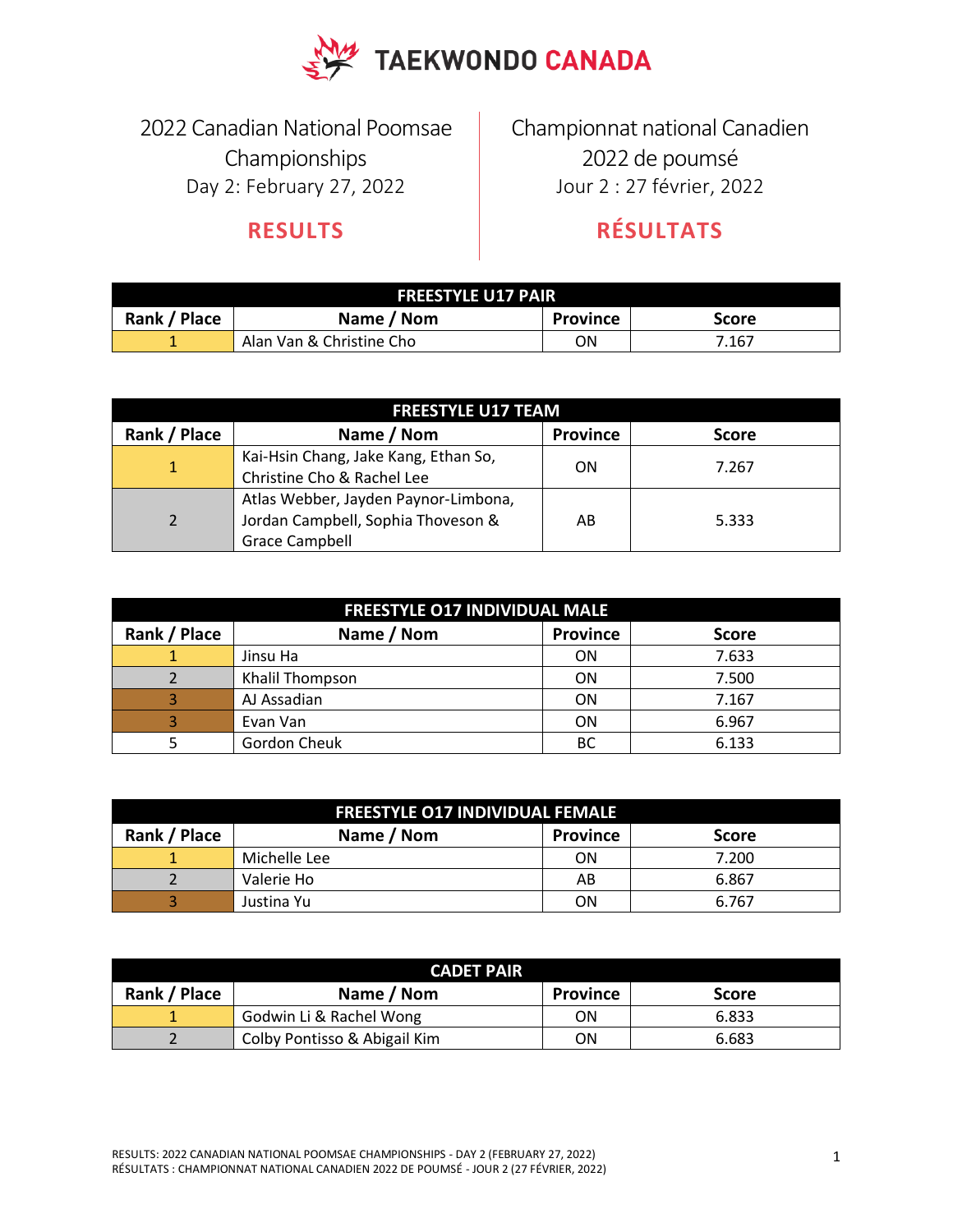

| <b>JUNIOR PAIR</b> |                                      |                 |              |  |
|--------------------|--------------------------------------|-----------------|--------------|--|
| Rank / Place       | Name / Nom                           | <b>Province</b> | <b>Score</b> |  |
|                    | Nathan Anson Lor & Agnes Ka Hei Kung | ON              | 7.300        |  |
|                    | Darian Lai Hin Chan & Katrina Lee    | BC              | 7.283        |  |
|                    | Ethan So & Christine Cho             | ON              | 7.183        |  |

| <b>U30 INDIVIDUAL MALE</b> |                 |                 |              |  |
|----------------------------|-----------------|-----------------|--------------|--|
| Rank / Place               | Name / Nom      | <b>Province</b> | <b>Score</b> |  |
|                            | AJ Assadian     | <b>ON</b>       | 7.217        |  |
|                            | Samuel Lee      | <b>ON</b>       | 7.183        |  |
| 3                          | Khalil Thompson | ON              | 7.133        |  |
| 3                          | Agassi Cheung   | <b>BC</b>       | 7.067        |  |
|                            | Gordon Cheuk    | <b>BC</b>       | 6.750        |  |
| 6                          | Zain Syed       | ON              | 6.617        |  |

| <b>U30 INDIVIDUAL FEMALE</b> |                        |                 |                   |              |
|------------------------------|------------------------|-----------------|-------------------|--------------|
| Rank / Place                 | Name / Nom             | <b>Province</b> | <b>Semi Final</b> | <b>Final</b> |
|                              |                        |                 | <b>Score</b>      | <b>Score</b> |
| $\mathbf{1}$                 | Faith Tai              | <b>ON</b>       | 7.467             | 7.434        |
| $\overline{2}$               | Justina Yu             | ΟN              | 7.400             | 7.334        |
| 3                            | Holly Hoi Ling Cheuk   | ВC              | 7.283             | 7.233        |
| 3                            | Kaitlyn Wiens          | <b>ON</b>       | 7.250             | 7.167        |
| 5                            | Evelyn Wu              | <b>ON</b>       | 7.017             | 6.966        |
| 6                            | Jiyoon Park            | ΟN              | 6.917             | 6.917        |
| 7                            | Hannah Lee             | ΟN              | 6.967             | 6.667        |
| 8                            | Abhiya Syed            | 0N              | 6.967             | 6.650        |
| 9                            | Carmen Cheuk           | ВC              | 6.717             |              |
| 10                           | Megan Yung             | <b>BC</b>       | 6.666             |              |
| 11                           | <b>Sydney Cummings</b> | AB              | 6.067             |              |
| 12                           | Nina Ni                | QC              | 5.850             |              |

| <b>U40 INDIVIDUAL MALE</b> |                |                 |              |  |
|----------------------------|----------------|-----------------|--------------|--|
| Rank / Place               | Name / Nom     | <b>Province</b> | <b>Score</b> |  |
|                            | Timothy Johl   | ON              | 7.150        |  |
|                            | Carlos Amezcua | QC              | 6.700        |  |
|                            | Kevin Cull     | <b>NWT</b>      | 6.533        |  |
|                            | Avinash Sudama | ΟN              | 6.316        |  |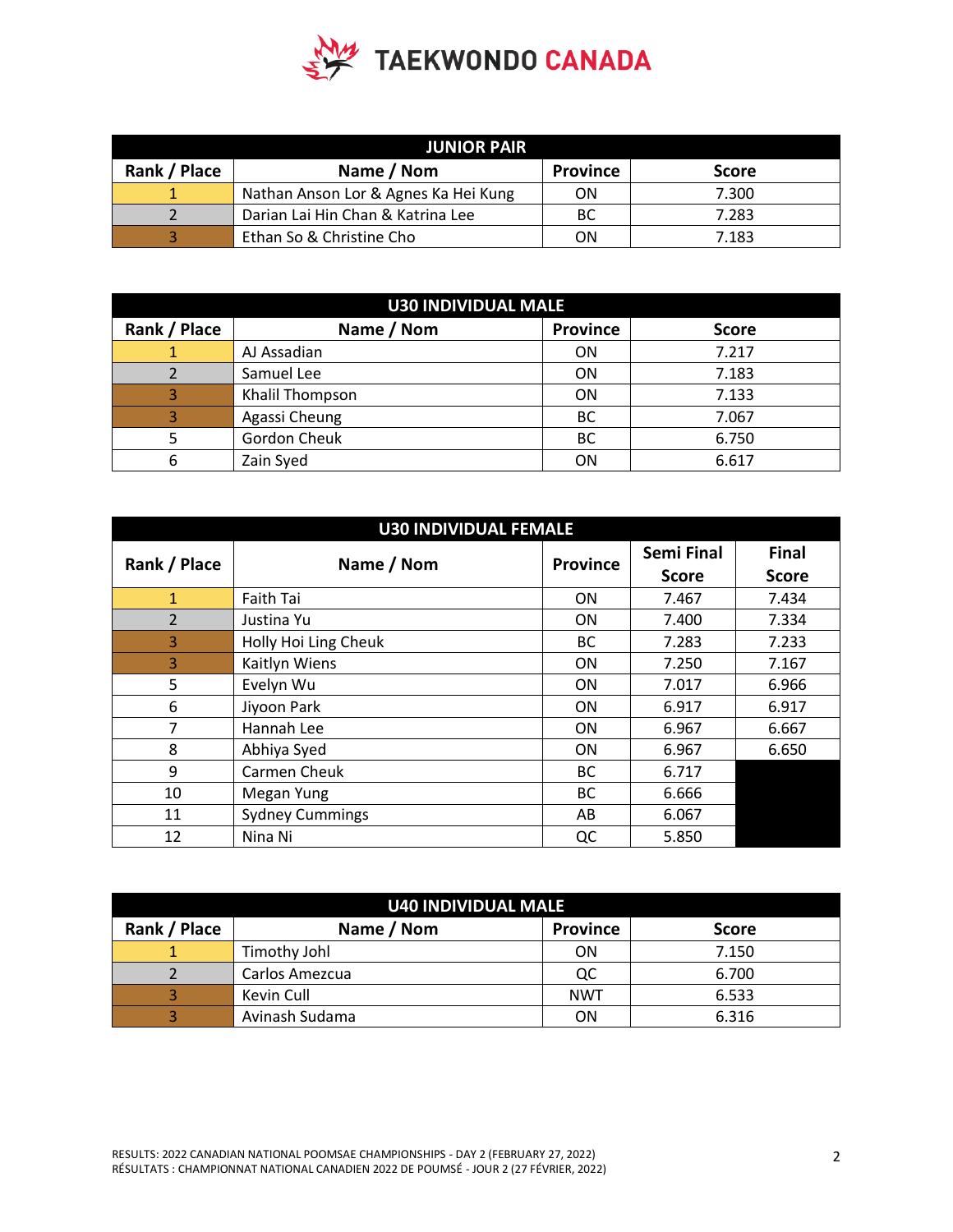

| <b>U40 INDIVIDUAL FEMALE</b> |               |                 |              |  |
|------------------------------|---------------|-----------------|--------------|--|
| Rank / Place                 | Name / Nom    | <b>Province</b> | <b>Score</b> |  |
|                              | Lui Lois Fong | <b>BC</b>       | 7.200        |  |
|                              | Breanna Folk  | SΚ              | 6.984        |  |
| 3                            | Lorraine Tong | <b>BC</b>       | 6.634        |  |
| 3                            | Janelle Reid  | <b>BC</b>       | 6.567        |  |
|                              | Jessie Smeall | AB              | 6.416        |  |
| 6                            | Jooyeon Park  | BC              | 6.400        |  |

| <b>U50 INDIVIDUAL MALE</b> |                        |                 |              |
|----------------------------|------------------------|-----------------|--------------|
| Rank / Place               | Name / Nom             | <b>Province</b> | <b>Score</b> |
| 1                          | Hyun Seok Seo          | <b>ON</b>       | 7.200        |
|                            | Duk Ha                 | SK              | 6.917        |
| 3                          | Andrew Seongin Jo      | <b>NS</b>       | 6.900        |
| 3                          | Richard Oh             | ON              | 6.717        |
|                            | Muhammad Syed          | ON              | 6.700        |
| 6                          | Jason Russell          | <b>BC</b>       | 6.617        |
|                            | <b>Robert Khamsouk</b> | ON              | 6.433        |

| <b>U50 INDIVIDUAL FEMALE</b> |                   |                 |              |
|------------------------------|-------------------|-----------------|--------------|
| Rank / Place                 | Name / Nom        | <b>Province</b> | <b>Score</b> |
|                              | Michell Ge        | BC              | 6.816        |
|                              | Eunhye (Annie) An | AB              | 6.183        |

| <b>U60 INDIVIDUAL MALE</b> |                     |                 |              |
|----------------------------|---------------------|-----------------|--------------|
| Rank / Place               | Name / Nom          | <b>Province</b> | <b>Score</b> |
|                            | Mohsen Kazemi       | <b>ON</b>       | 6.850        |
|                            | Jeehoon Sohn        | <b>ON</b>       | 6.717        |
| 3                          | Michael Lam         | <b>ON</b>       | 6.684        |
| 3                          | <b>Bruce Rego</b>   | <b>ON</b>       | 6.383        |
|                            | <b>Wesley Earle</b> | NL              | 6.317        |

| U60 INDIVIDUAL FEMALE |               |                 |              |
|-----------------------|---------------|-----------------|--------------|
| Rank / Place          | Name / Nom    | <b>Province</b> | <b>Score</b> |
|                       | Lisa Gibson   | ON              | 6.767        |
|                       | Belinda Co    | BC              | 6.750        |
|                       | Ming Chu Chan | ΟN              | 6.550        |